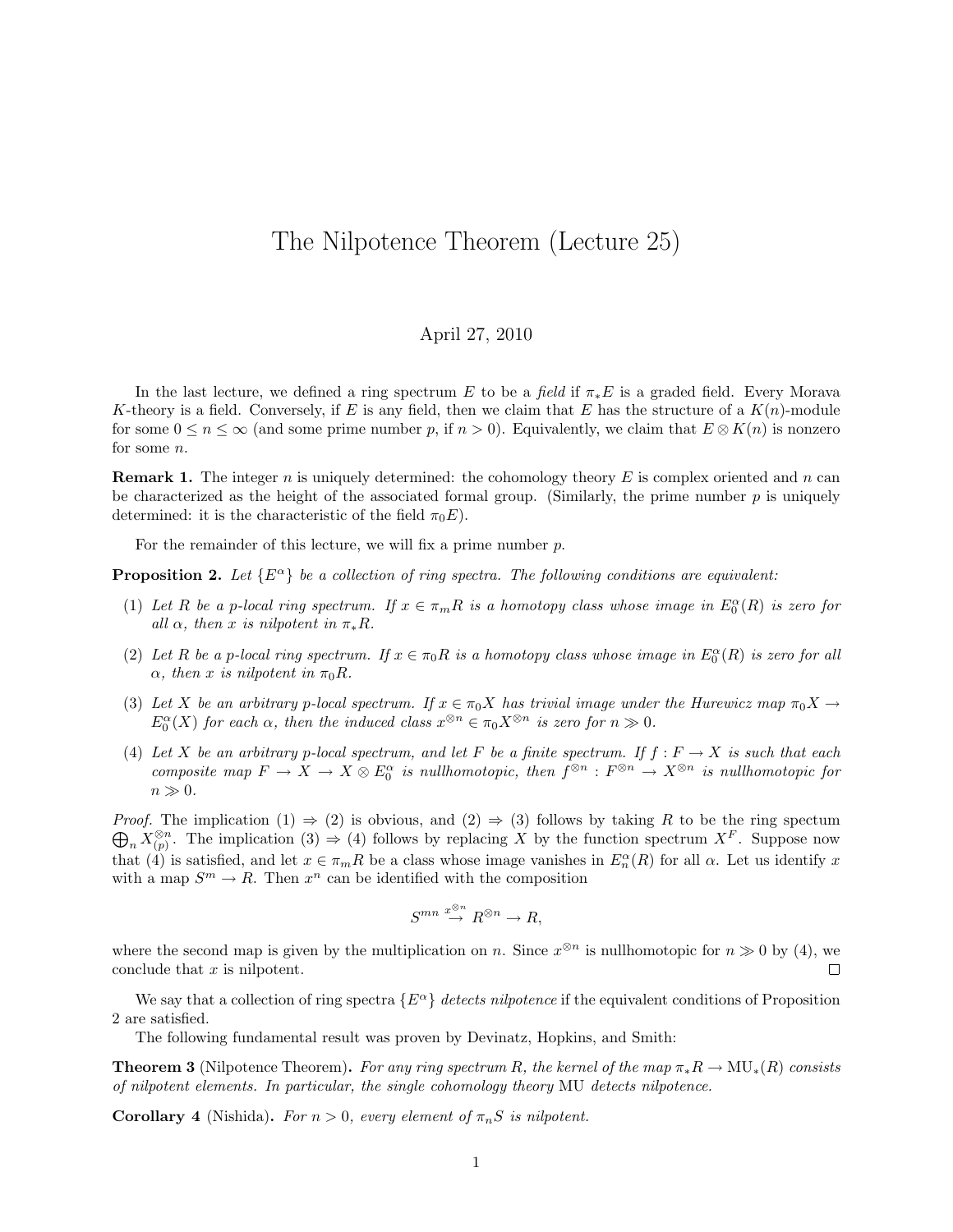*Proof.* Let  $x \in \pi_n S$ . Then x is torsion, so the image of x in  $MU_*(S) = \pi_* MU \simeq L$  is torsion. Since L is torsion free, we conclude that the image of  $x$  is zero so that  $x$  is nilpotent by Theorem 3.  $\Box$ 

We will use Theorem 3 to deduce the following:

**Theorem 5.** The spectra  $\{K(n)\}_{0 \leq n \leq \infty}$  detect nilpotence.

We will prove that the spectra  ${K(n)}_{0 \leq n \leq \infty}$  satisfy condition (3) of Proposition 2. Let T denote the homotopy colimit of the spectra

$$
S \xrightarrow{x} X \xrightarrow{x} X^{\otimes 2} \xrightarrow{x} X^{\otimes 3} \rightarrow \cdots.
$$

**Lemma 6.** Let  $x \in \pi_0 X$  and T be defined as above, and let E be any ring spectrum. The following conditions are equivalent:

- (1) The spectrum  $T$  is  $E$ -acyclic.
- (2) The image of  $x^{\otimes n}$  in  $E_0(X^{\otimes n})$  vanishes for  $n \gg 0$ .

*Proof.* If (1) is satisfied, then the canonical map  $S \to T \to T \otimes E$  is nullhomotopic. It follows that the map  $S \stackrel{x^{\otimes n}}{\rightarrow} X^{\otimes n} \rightarrow X^{\otimes n} \otimes E$  is nullhomotopic for  $n \gg 0$ , so that (2) is satisfied. For the converse, we note that  $T \otimes E$  can be identified with the homotopy colimit of the sequence

$$
E \to X^{\otimes n} \otimes E \to X^{\otimes 2n} \otimes E \to \cdots
$$

If (2) is satisfied, then each of the maps in this system is nullhomotopic, so the colimit is trivial.  $\Box$ 

We now turn to the proof of Theorem 5. Fix  $x \in \pi_0 X$  whose image in each  $K(n)_0(X)$  is zero. We wish to prove that some smash power  $x^{\otimes n}$  is trivial. By the nilpotence theorem, it will suffice to show that the image of x in  $MU_0(X)$  is nilpotent. By the Lemma, this is equivalent to showing that  $MU_*(T) \simeq 0$ : that is, the quasi-coherent sheaf  $\mathfrak{F}_{\Sigma^k T}$  on  $\mathcal{M}_{\mathrm{FG}}$  vanishes for  $k \in \mathbb{Z}$ .

Choose cofiber sequences

$$
\Sigma^{2k} \text{MU}_{(p)} \stackrel{t_k}{\to} \text{MU}_{(p)} \to M(k)
$$

as in the previous lectures. For  $n \geq 0$ , let  $P(n)$  denote the smash product (taken over  $MU_{(p)}$ ) of the spectra  ${M(k)}_{k \neq p^m-1}$  and  ${M(p^m-1)}_{m \leq n}$ , so that  $P(n)$  is a ring spectrum with

$$
\pi_* P(n) \simeq \mathbf{Z}_{(p)}[v_1, v_2, \ldots]/(v_0, v_1, \ldots, v_{n-1}).
$$

In particular,  $P(0)$  is the ring spectrum BP; we have seen that  $P(0)$  is Landweber exact and that the map  $\pi_*P(0) \to \mathcal{M}_{FG} \times \operatorname{Spec} \mathbb{Z}_{(p)}$  is faithfully flat. Then  $P(0)_*(X)$  is the pullback of the quasi-coherent sheaf  $\mathfrak{F}_{\Sigma^{-*}X}$  on  $\mathfrak{M}_{\mathrm{FG}}$ . It therefore suffices to show that  $P(0)_*(T) \simeq 0$ .

Let  $P(\infty) \simeq \varinjlim P(n)$ , so that  $P(\infty) \simeq H\mathbf{F}_p$ . By assumption, the image of x in  $P(\infty)_0(X) \simeq P(\infty)_0(X)$ .  $\lim_{n \to \infty} P(n)_0(X)$  is zero. It follows that the image of x in  $P(n)_*(X)$  vanishes for some  $n < \infty$ . By the lemma, we deduce that  $P(n)_*(T) \simeq 0$ .

We now prove that  $P(m)_*(T) \simeq 0$  for all m, using descending induction on m. Assume that  $P(m +$  $1)_*(T) \simeq 0$ . We have a cofiber sequence

$$
\Sigma^{2(p^m-1)} P(m) \stackrel{v_m}{\rightarrow} P(m) \rightarrow P(m+1).
$$

It follows that multiplication by  $v_m$  is invertible on  $P(m)_*(T)$ , so that  $P(m)_*(T) \simeq P(m)[v_m^{-1}]_*T$ . Since  $P(m)[v_m^{-1}]$  is a module over  $\text{MU}_{(p)}[v_m^{-1}]$ , it will suffice to prove that T is  $\text{MU}_{(p)}[v_m^{-1}]$ -acyclic. Note that  $MU_{(p)}[v_m^{-1}]$  is a Landweber-exact theory whose associated formal group has height  $\leq m$  everywhere; it therefore suffices to show that T is  $E(m)$ -acyclic.

We now prove using ascending induction on  $k \leq m$  that T is  $E(k)$ -acyclic. By the main result of Lecture 23, the inductive step is equivalent to showing that T is  $K(k)$ -acyclic. This follows from our lemma, since the image of x in  $K(k)_0(X)$  vanishes by assumption.